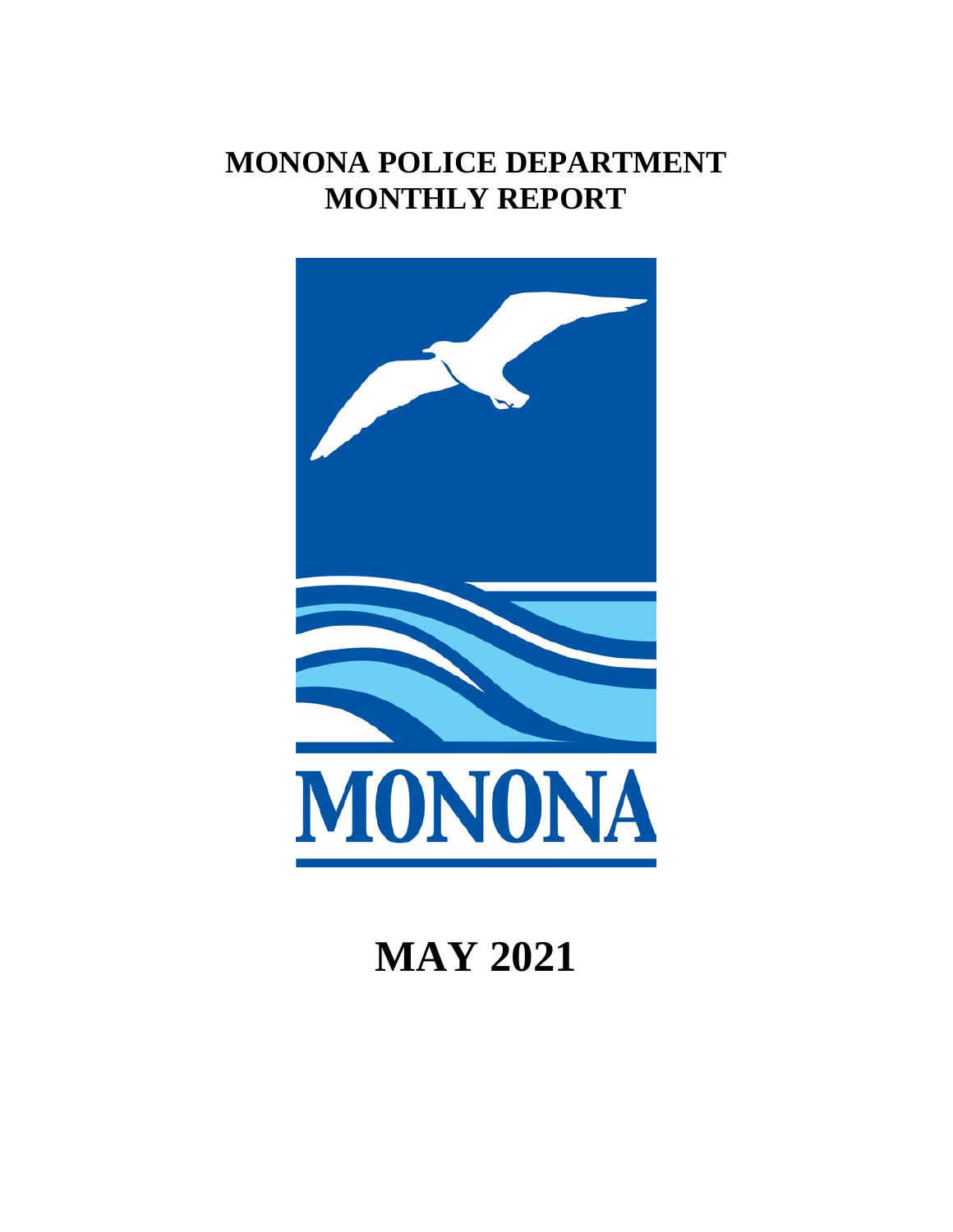#### **OPERATIONS DIVISION**

In May of 2021, the Operations Division handled 38 vehicle crashes and issued 31 traffic warnings, 90 traffic citations, and one parking ticket. Our calls total for May was 908 calls for service.

#### **Training**

All Officers attended an 8-hour State required Emergency Vehicle Operation and Control (EVOC) In-Service either on a date in May or in June.

Lt. Wiegel watched the 1-hour PBS Documentary: *Jim Crow of the North*, regarding housing segregation via redlining and restrictive housing covenants in the Minneapolis area. This was recommended as a part of week 16 of the United Way's 21-week Equity Challenge. I highly recommend this documentary. It can be found on You Tube at <https://www.youtube.com/watch?v=XWQfDbbQv9E>

Officer Flora attended the REID Interview and Interrogation training. This 24-hour training was held at the WCTC Campus.

Officer Flora attend the 8-hour Advanced REID Interview and Interrogation training held at the WCTC Campus.

SRO Wunsch attended the following webinars in May: An Exploration of Family-Facilitated Child Sex Trafficking (1.25 hours) Human Trafficking: What Educators Need to Know (1 hour) Searching Without a Warrant (1 hour) 5 Layers of School Safety (1 hour), Averting Targeted School Violence (2 hours)

Officers Flora and Hoffman attended a 2-hour webinar on Cultural Competence.

### **Speed Trailer**

To request the speed trailer in your neighborhood contact Community Relations Officer Nathan Reynolds at [nreynolds@ci.monona.wi.us](mailto:nreynolds@ci.monona.wi.us)

### **Security Checks**

Officers performed 33 security checks in the month of May. A security check is when an Officer goes into a business and walks around to meet with staff to discuss any problems that the businesses are aware of. This also serves as a deterrent for theft. For the overnight shift, this entails checking the perimeter of the business and pulling on doors to make sure the businesses are secure.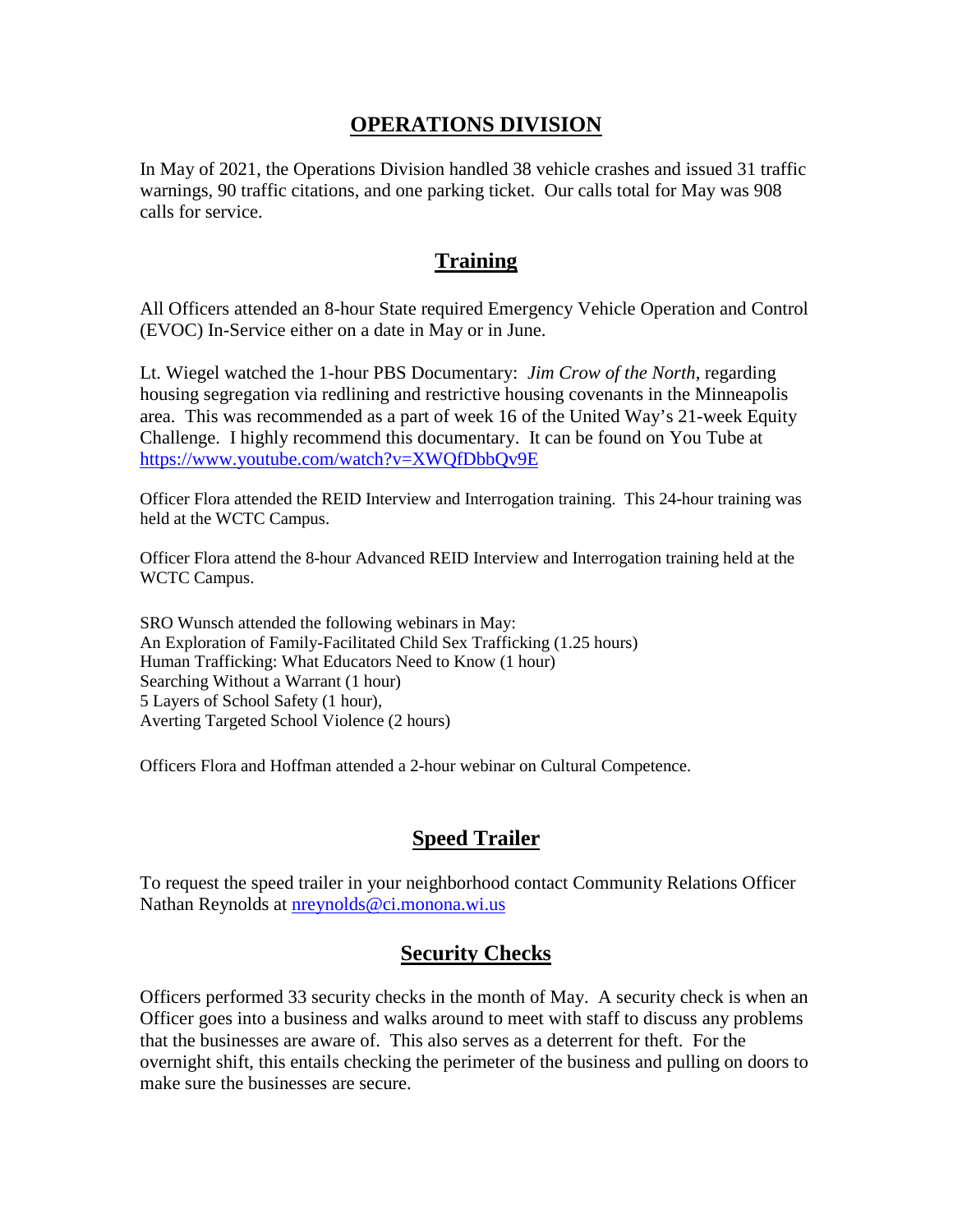#### **Retail Thefts**

There were 24 retail theft cases in May, up quite a few from the 11 cases in April. Around 40 cases are typical in a month. These cases can be time consuming if the suspect flees and follow-up outside the City is necessary.

# **Use of Force Incidents**

On May  $2<sup>nd</sup>$ , 2021 at 9:27 p.m. an Officer observed a vehicle traveling 84 MPH in a 55 MPH zone. A stop was attempted but the driver accelerated in speed and deactivated its lights. An officer was nearby and was going to attempt to deploy a tire deflation device but the vehicle passed his location before that could be done. The pursuit was then terminated. (MO21-3576) Driver not identified.

On May  $29<sup>th</sup>$ ,  $2021$  at 8:55 p.m. an Officer attempted to make a stop on a vehicle with an expired temporary tag. The vehicle driver rapidly accelerated and the pursuit was terminated. (MO21-4361). Driver not identified.

# **Citizen Complaints**

There were no formal citizen complaints in May. One person did make an informal complaint about the lack of follow up for a specific incident and in review of the matter, the person was absolutely correct, and the Officer was issued written discipline.

# **1st Shift Monthly Report** (Highlighted events)

On May  $5<sup>th</sup>$ , 2021, at 11:43 a.m., an Officer was dispatched to a local hotel as the maid found what was believed to be drugs on the dresser of one of the rooms. The Officer responded and determined it was crack cocaine. The person who rented the room was from out of town and was apparently on the hotel's banned customer list due to prior drug use, but the night clerk missed the notice. (MO21-03649)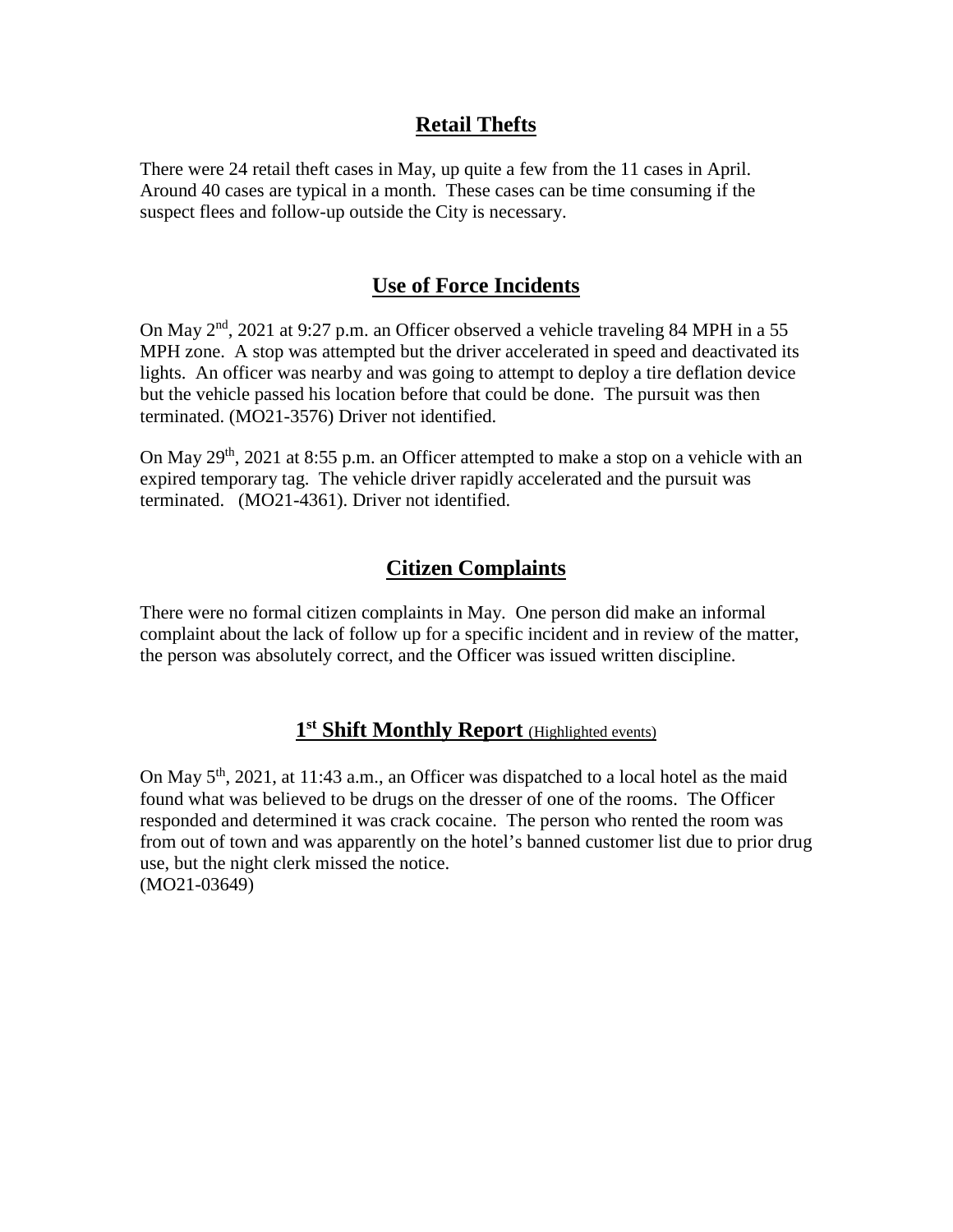# **Officer Overtime Analysis**

|                                                      |                              |                          |                          |                          |                              | <b>TOTAL</b> |                    |
|------------------------------------------------------|------------------------------|--------------------------|--------------------------|--------------------------|------------------------------|--------------|--------------------|
|                                                      | <b>JAN</b>                   | <b>FEB</b>               | <b>MAR</b>               | <b>APR</b>               | <b>MAY</b>                   | <b>HRS</b>   | <b>APPROX COST</b> |
| 2021                                                 | <b>Hrs</b>                   | <b>Hrs</b>               | <b>Hrs</b>               | <b>Hrs</b>               | <b>Hrs</b>                   | To Date      | To Date            |
| TRAINING CONSORTIUM (In-Service)                     | 17                           |                          | 63.5                     |                          | 24                           | 104.5        | \$5,813            |
| TRAINING CONSORTIUM (Instructors for In-Service)     | 8.5                          |                          | 8                        |                          | 8                            | 24.5         | \$1,363            |
| OTHER REQUIRED TRAINING (ECIR/Radar/CPR/K9)          | 8                            | 15                       | 8                        | 56                       | 24                           | 111          | \$6,175            |
| OPTIONAL OFFICER TRAINING                            | $\overline{\phantom{a}}$     |                          | 12.5                     | 20.5                     | $\overline{\phantom{a}}$     | 33           | \$1,836            |
|                                                      |                              |                          |                          |                          |                              |              |                    |
| <b>SICK LEAVE Coverage</b>                           | $\overline{\mathbf{4}}$      | 16                       | 20                       | 42                       | 24                           | 106          | \$5,897            |
| <b>VACATION Coverage</b>                             | 16                           | 28                       | 28                       | 24                       | 32                           | 128          | \$7,121            |
| FLOATING HOLIDAY Coverage                            | $\overline{\phantom{0}}$     | 12                       |                          | 8                        | 8                            | 28           | \$1,558            |
| FMLA Coverage (Work injury, baby leave, etc)         | $\overline{\phantom{a}}$     | $\overline{\phantom{a}}$ | $\overline{\phantom{a}}$ | $\overline{\phantom{a}}$ | $\overline{\phantom{a}}$     | $\mathbf 0$  | \$0                |
|                                                      |                              |                          |                          |                          |                              |              |                    |
| <b>COURT</b>                                         | 19                           | 14                       | 33.25                    | 23                       | 13                           | 102.25       | \$5,688            |
|                                                      |                              |                          |                          |                          |                              |              |                    |
| LATE/EARLY CALL or SERIOUS INCIDENT                  | 42.5                         | 3                        | 13                       | 21                       | 3.25                         | 82.75        | \$4,603            |
| Special Event (Meeting, Parade, Festival, Drug Work) | 1                            | 24                       | 4.25                     | 1.5                      | 9.5                          | 40.25        | \$2,239            |
| <b>Mental Health Case</b>                            | $\qquad \qquad -$            | $\overline{7}$           | $\mathbf{1}$             |                          |                              | 8            | \$445              |
|                                                      |                              |                          |                          |                          |                              |              |                    |
| Officer Dispatch Coverage                            | $\qquad \qquad -$            | $\qquad \qquad -$        | $\overline{\phantom{a}}$ | $\overline{\phantom{a}}$ | $\qquad \qquad \blacksquare$ | 0            | \$0                |
|                                                      |                              |                          |                          |                          |                              |              |                    |
| MG High School OT (Reimbursed)                       | $\qquad \qquad \blacksquare$ |                          |                          |                          |                              | 0            | \$0                |
| <b>TRAFFIC GRANT (Reimbursed)</b>                    | 27                           | 28.5                     | 44                       | 68                       | 36                           | 203.5        | \$11,321           |
| <b>TASK FORCE (Reimbursed)</b>                       | $\overline{\phantom{a}}$     |                          |                          |                          |                              | 0            | \$0                |
|                                                      |                              |                          |                          |                          |                              |              |                    |
| <b>TOTAL HRS</b>                                     | 143.00                       | 147.50                   | 235.50                   | 264.00                   | 181.75                       | 971.75       |                    |
| Expense Per Month @ average OT rate \$55.63 / HR     | \$7,955                      | \$8,205                  | \$13,101                 | \$14,686                 | \$10,111                     |              | \$54,058           |

Lieutenant Curtis Wiegel is the Operations Commander and 1<sup>st</sup> shift patrol supervisor. He can be reached at <u>cwiegel@ci.monona.wi.us</u>.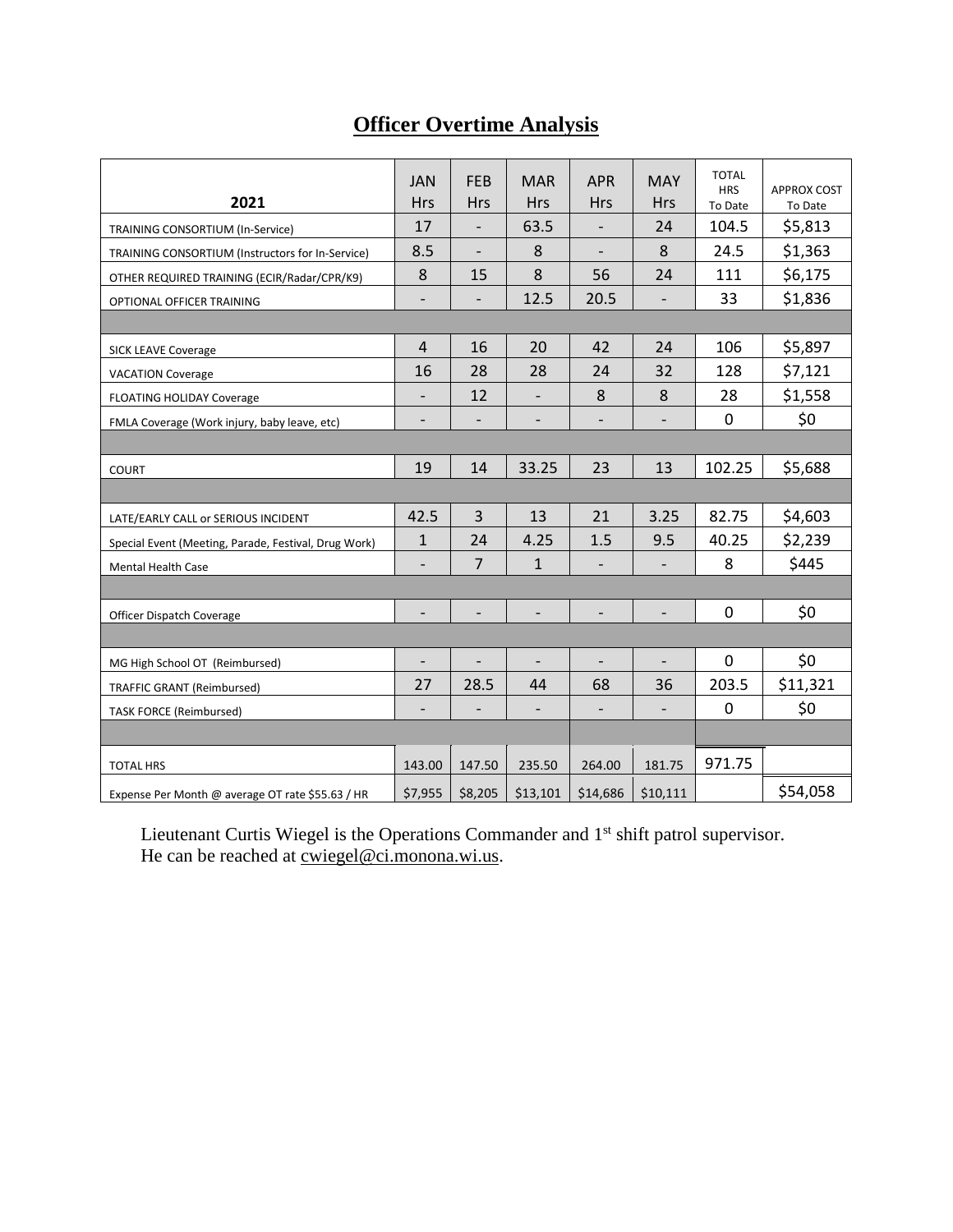#### **2nd Shift**

In May of 2021, Officers conducted 41 traffic stops, handled 9 Retail Thefts, and 34 vehicle crashes.

The following are some of the cases second shift handled this month.

As construction continues on the beltline, so do the crashes. Afternoon and late night shifts have seen a dramatic increase in crashes the past two months due to vehicles following too closely and inattentive driving.

On May  $8<sup>th</sup>$ , around 4:56 p.m. Officers were dispatched to the area of Monona Dr. and Tompkins Drive, for what the caller thought were 20 gun shots. Madison Police Department was also dispatched to check the area east of there, towards Stoughton Rd. Monona Officers checked the area and did not locate any evidence of a shooting.

On May 10<sup>th</sup> at about 8:05 p.m. Officers were sent to Pier 37 near Staples for a physical fight. Callers reported two people fighting. When Officers arrived they made contact with the suspects. Both suspects were cited and released.

Sergeant Jeremy Winge is the 2nd shift patrol supervisor and can be contacted at: jwinge@ci.monona.wi.us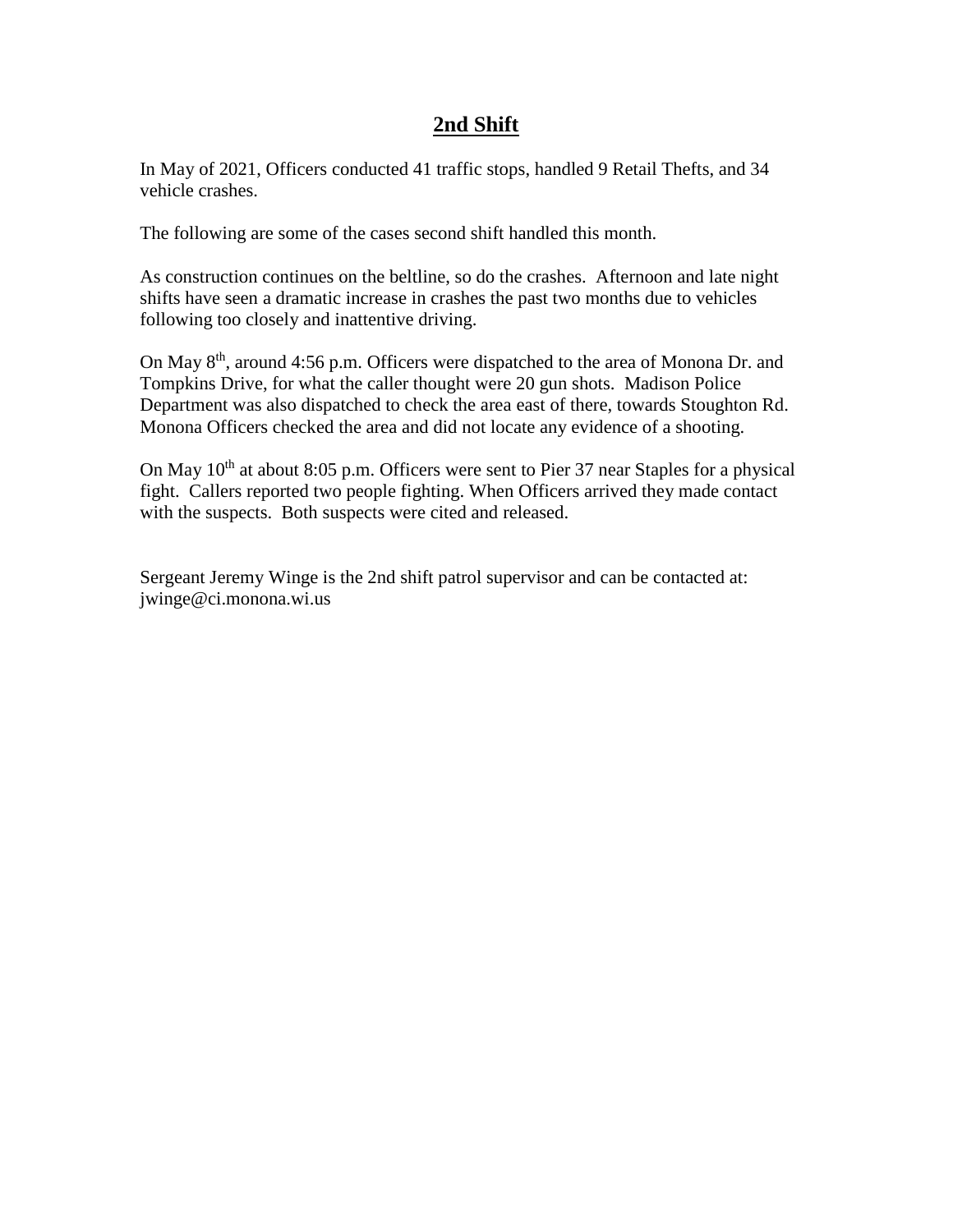# **3rd Shift May 2021 Monthly Report**

During the month of May, third shift officers for the Monona Police Department conducted 13 traffic stops, resulting in 3 citations and 10 warnings. Four additional traffic stops were attempted however, the vehicles eluded officers. Officers arrested one individual for operating while intoxicated, investigated two accidents, and responded to several disturbance calls.

On May  $1^{st}$ , 2021 at 11:29 p.m. Monona Police Officers responded to an armed robbery at McDonald's, located at 2051 W. Broadway. The investigation determined an unidentified male entered the premise through an unlocked door, implied he had a gun and stole an undisclosed amount of U.S. currency. The case was forwarded to the Detective Division.

On May  $6<sup>th</sup>$ , 2021 at 6:42 a.m. Officers responded to a check property on the 6300 block of Winnequah Rd. The investigation determined that two males arrived at this location and cut a catalytic converter off a vehicle parked on the street. The investigation is ongoing.

On May  $17<sup>th</sup>$ , 2021 at 12:22 a.m. Officers responded to Wal-Mart for a suspicious vehicle. Dispatch ran the registration plate on the vehicle, which came back stolen through the City of Madison. The owner of the vehicle was contacted, and requested the vehicle be towed. A review of store surveillance shows the vehicle being abandoned in the parking lot a few hours prior, with the occupants getting into another vehicle. The investigation is ongoing.

On May  $25<sup>th</sup>$ , 2021 at 2:07 a.m. Officers assisted with a high risk traffic stop that was conducted on HWY 51 just north of the City of Monona. A woman reported she and her three children were being held at gunpoint inside a vehicle being driven by her boyfriend. Law enforcement was tracking the vehicle which was stopped near Monona. The suspect was taken into custody and the handgun was recovered.

On May 29<sup>th</sup>, 2021 at 12:02 a.m. Officers responded to Kwik Trip for a two vehicle accident. Because of the investigation, the driver who struck another car in the parking lot was arrested for OWI  $1<sup>st</sup>$ , offense with a B.A.C. of .13.

On May  $29<sup>th</sup>$ , 2021 at 12:28 a.m. an Officer patrolling the area heard gunshots coming from the area of Breakwater, 6308 Inland Way. During this, dispatch received multiple calls for the weapons violations. Officers arrived on scene and observed a large crowd dispersing from the area. Officers located multiple shell casings and damaged vehicles from the gunfire. No injuries were reported. The investigation is ongoing.

Sergeant Adam Nachreiner is 3<sup>rd</sup> shift patrol supervisor and can be contacted at anachreiner@ci.monona.wi.us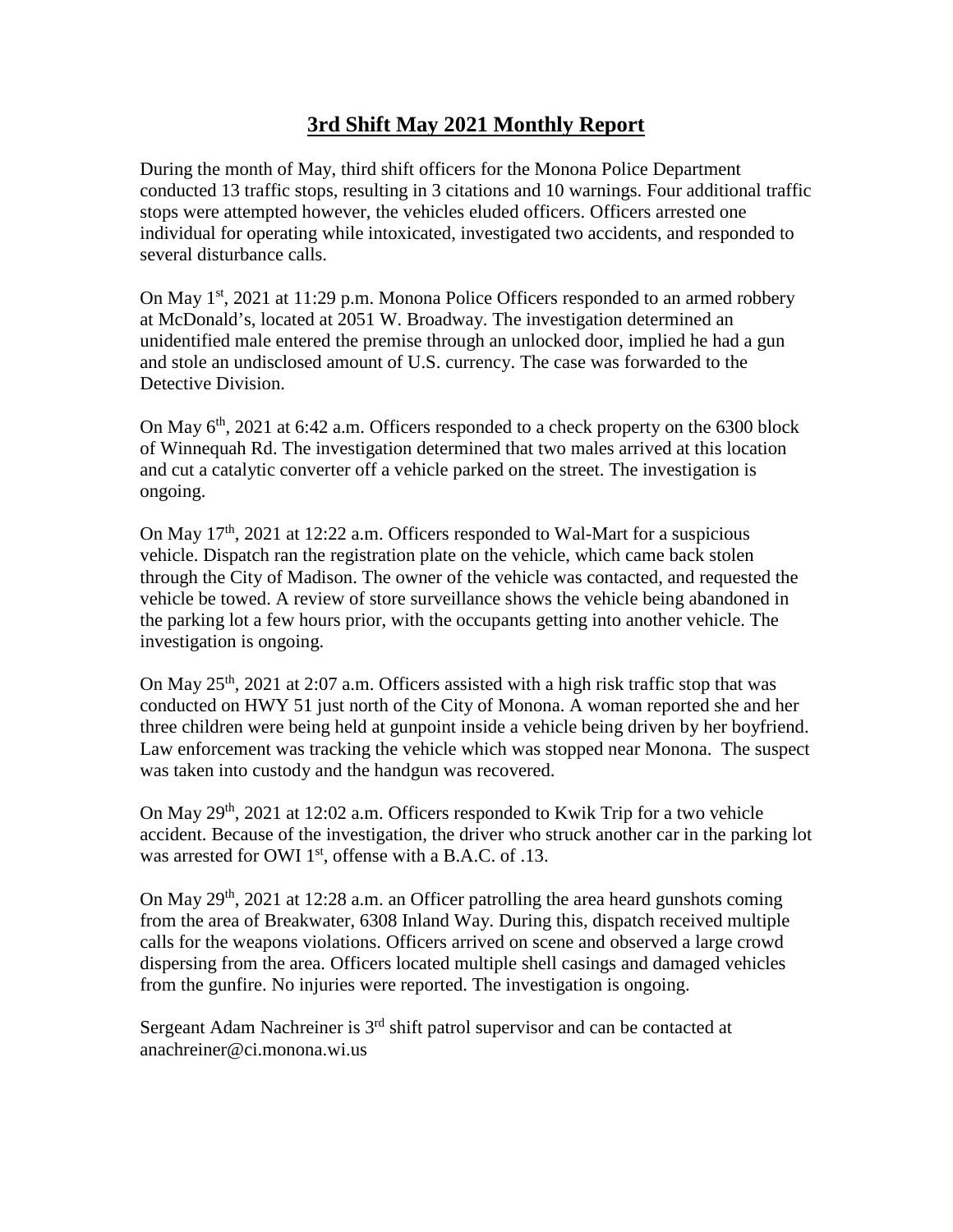# **Community Relations Officer May '21 Notable Activities**

- \*Kicked off Good Neighbor Project Throughout May
- 05/01- Race Day Event
- 05/06- Updated PD Website
- 05/11- LRC Meeting
- 05/11- Sun Run & Solar Plunge Meeting at Schluter Beach
- 05/14- License Check w/Sunny Massage upon their re-opening
- 05/14- Investigated/Followed-Up/Made Arrest regarding Hit & Run Crash
- USHWY12/South Towne Drive
- 05/15- Allied Drive Bike Rodeo
- 05/18- Problem Oriented Policing Conference Sun Prairie PD
- 05/18- Virtual Amigos en Azul Meeting
- 05/19- Meeting with School Board President Loreen Gage at Monona PD
- 05/20- LRC Meeting
- \*Placed Speed Trailer in 6200blk Bridge Road & 600blk W Dean Ave
- \*Continued to Update Emergency Key Holder Directory reference Monona Businesses
- \*Reviewed License Requests throughout May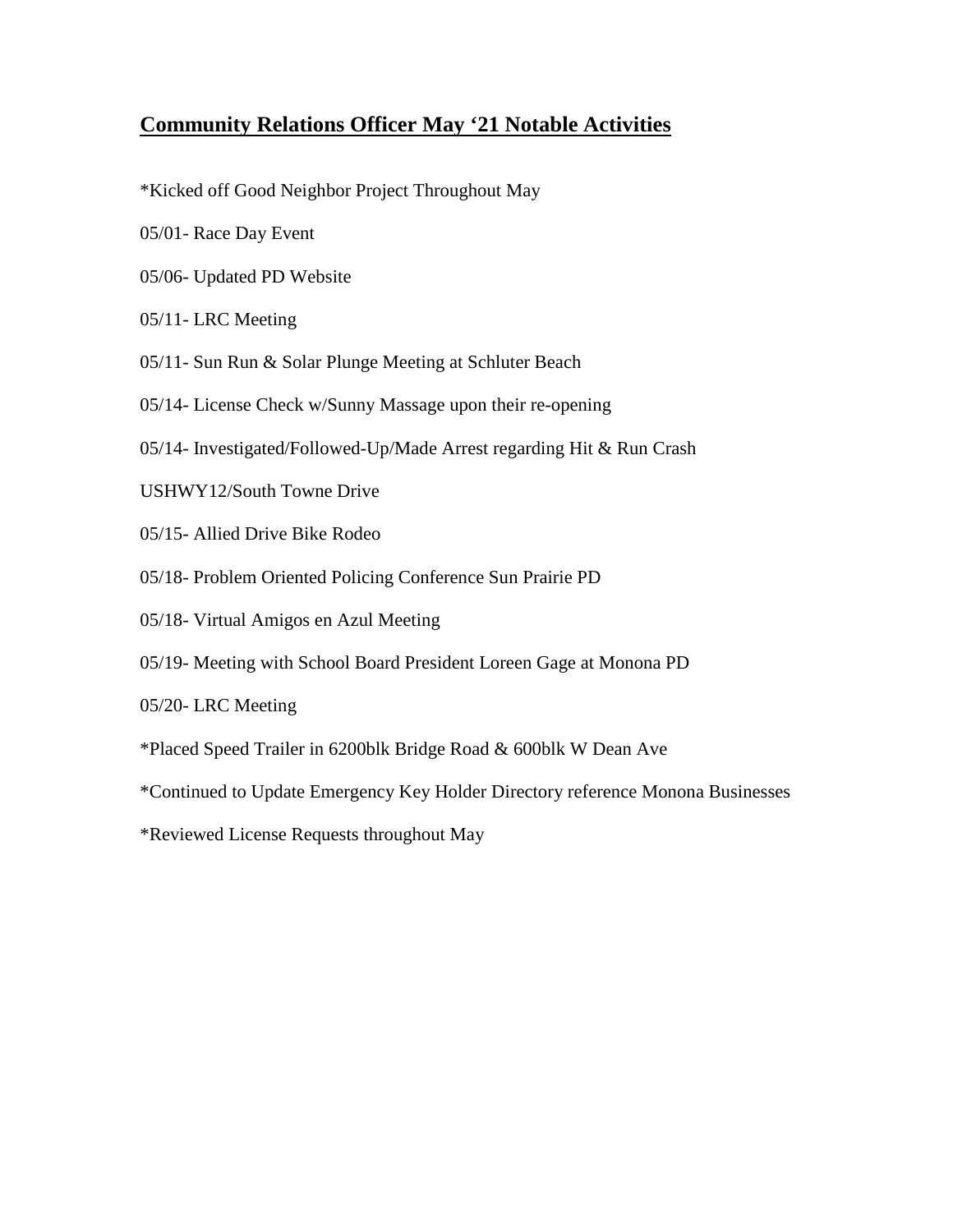# **INVESTIGATIVE DIVISION**

# **Detective Unit**

During the month of May, 56 cases were reviewed for possible referral to the Investigative Division.

| Crime                           | Number of Cases             |  |  |  |
|---------------------------------|-----------------------------|--|--|--|
| <b>Burglary</b>                 | 1                           |  |  |  |
| Death Investigation             | 1                           |  |  |  |
| Drug Investigation              | 1                           |  |  |  |
| Fraud                           | 4                           |  |  |  |
| <b>Recovered Stolen Vehicle</b> | 1                           |  |  |  |
| Retail Theft                    | 24                          |  |  |  |
| Robbery – Armed                 | 2                           |  |  |  |
| <b>Stolen Vehicle</b>           | $\mathcal{D}_{\mathcal{L}}$ |  |  |  |
| Theft                           | 14                          |  |  |  |
| <b>Threats</b>                  | 3                           |  |  |  |
| <b>Weapons Violation</b>        |                             |  |  |  |

Members of the Investigative Unit were assigned to review and/or assist with many of the current and past incidents.

### **Current Investigations**

#### **MO21-03711 – HIT AND RUN**

Detectives assisted patrol with a hit-and-run crash on the beltline. Detectives located the suspect vehicle after it was ditched behind a local business.

#### **MO20-06272 WEAPONS VIOLATION**

Detectives closed a case from last summer when a house was shot up. Detectives followed many leads over the past year, developed one suspect, but no criminal charges resulted from this investigation.

#### **MO21-04505 - DRUG INVESTIGATION**

Detectives are investigating a subject who is allegedly selling drugs at a location in Monona. The subject does have previous history of similar behavior.

#### **MO21-03983 – RECOVERED STOLEN AUTO**

An abandoned stolen vehicle was found in the underground parking lot of Walmart. The Mercedes Benz was partially stripped of parts. Video showed another probable stolen vehicle arriving along with this stolen vehicle that likely picked up the driver of the stolen vehicle. There are currently no viable leads to work this case.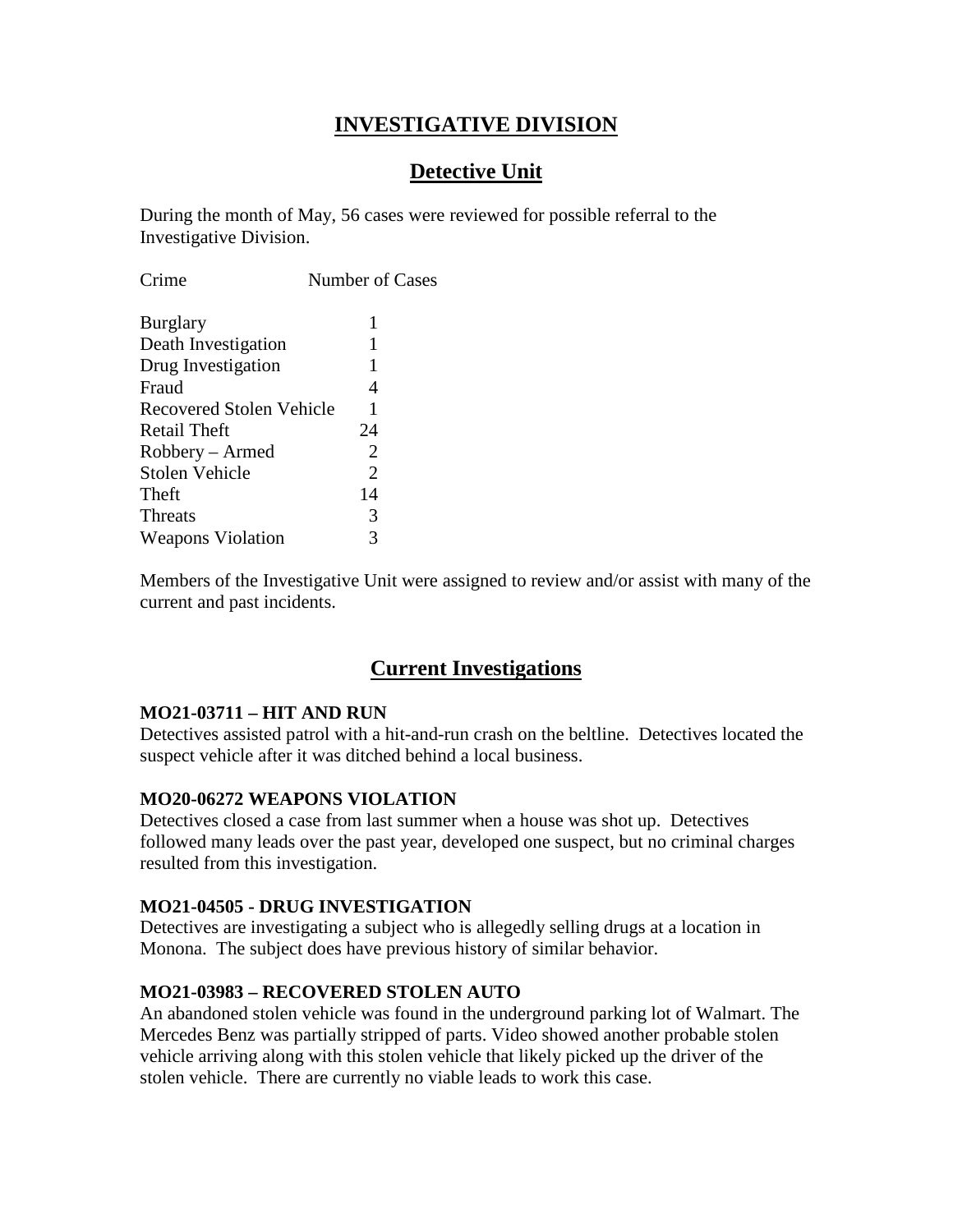#### **MO21-03550 – ROBBERY**

This was a robbery that occurred at McDonald's South. A suspect came inside the restaurant and proceeded to the back office where a manager was located. The suspect removed a large amount of cash from the safe and left on foot. This case is still under investigation.

#### **MO21-04341 – WEAPONS VIOLATION**

This was a disturbance in the parking lot of Breakwater. Two different vehicles were shot up after numerous rounds were fired. A detective was called in to assist with the investigation. There was no evidence located at the scene to suggest any person had been injured. Officers on scene attempted to contact patrons who were at the scene but received virtually no cooperation. Detectives are awaiting video from the establishment. The incident is still under investigation.

#### **Other Activities**

Property room management Municipal court officer duties In-service instructing Auto theft task force meeting Assisted Madison with their internal Detective promotion process Background investigation and PFC consulting Evidence work with DCI Purchasing of new equipment for our department

If you have information to provide in these or other incidents, please contact: Det. Sgt. Ryan Losby can be contacted at [rlosby@ci.monona.wi.us](mailto:rlosby@ci.monona.wi.us) Det. Matthew Bomkamp can be contacted at [mbomkamp@ci.monona.wi.us](mailto:mbomkamp@ci.monona.wi.us)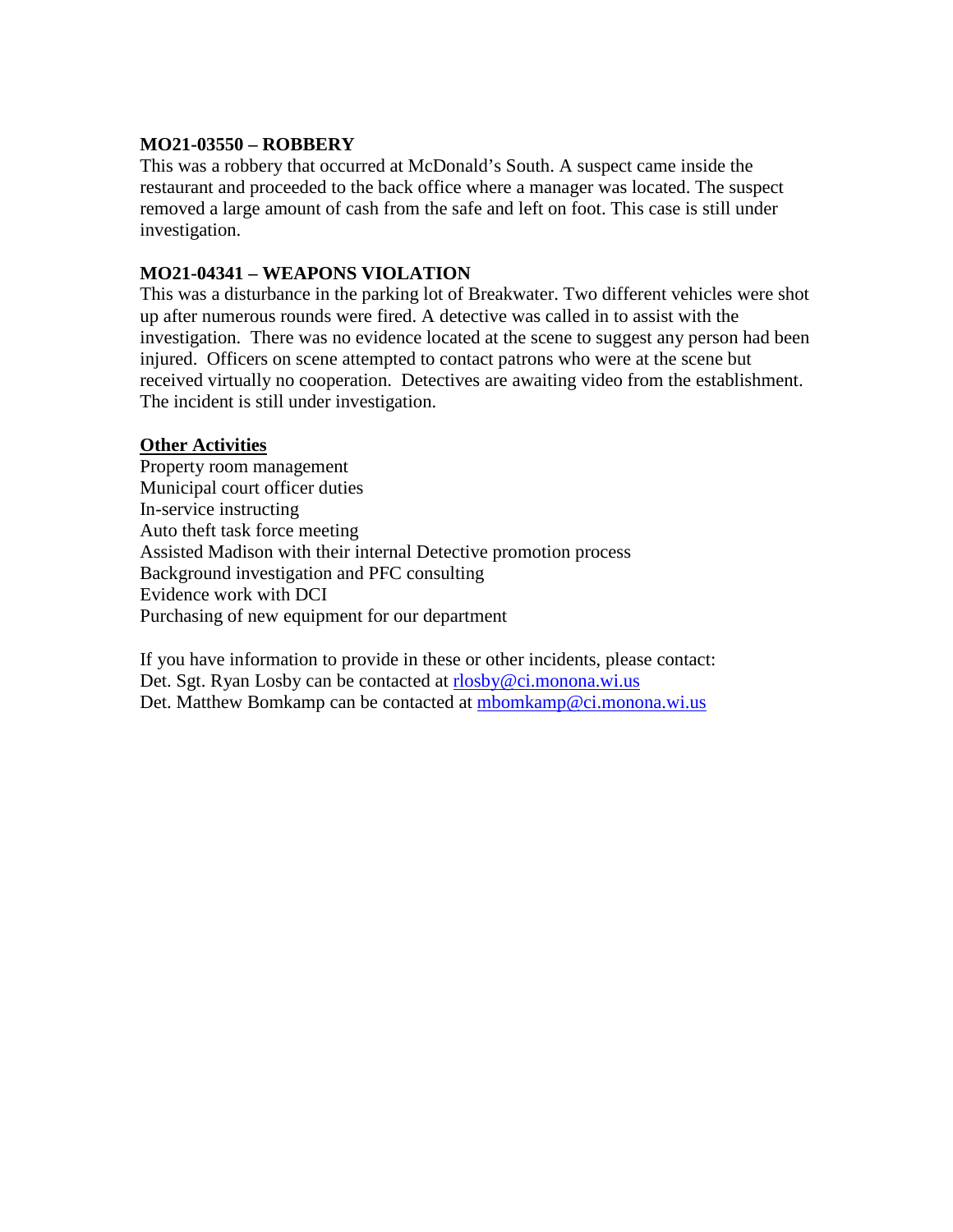# **School Resource Officer**

The month of May brought some warmer weather, further construction on the high school football field, and some parking issues. I issued 4 parking citations to students who parked in reserved staff spots.

A refresher on ALICE (Active Threat Response) to include table top scenarios, was conducted in the high school student's advisory class. Additionally, safety scenarios were presented to high school administration and possible responses were discussed. The scenarios encompassed all security, not just active threats.

On 05/04/21, a concerned parent called stating her elementary aged daughter overheard another student talking about blowing up the school. Winnequah Elementary administration spoke with the student and determined there was no threat. Due to the history with the student, I recommended to administration a threat assessment be done. A threat assessment team was developed to discuss the topic and the decision was made to not conduct a threat assessment at the time.

On 05/13/21, a high school student came into the main office and reportedly saw a handgun in another student's backpack. The alleged suspect was unknown to the reporter. After further discussion, interviews, and video footage review, no handgun or any other weapons were located.

On 05/18/21, Winnequah Elementary principal called me and reported a student had sent a photo of himself holding a handgun to another student. The other student was viewing the photo while he was in class and the teacher saw the photo. The two students were friends and there were not any threats or comments made with the photo. After a thorough investigation and several interviews, it was determined the photo was of a BB gun. The photo had been taken approximately 8 months earlier. The BB gun belonged to a former friend of the student. The student's parents were contacted and he did not have any weapons in the house or access to any weapons. I recommended a threat assessment be done on the student and was told the concern would be passed along to district office.

Additional information on Wisconsin School Threat Assessment Protocols can be found at<https://www.doj.state.wi.us/office-school-safety/school-safety-resources>

School Resource Officer Luke Wunsch can be contacted at [Lwunsch@ci.monona.wi.us](mailto:Lwunsch@ci.monona.wi.us)